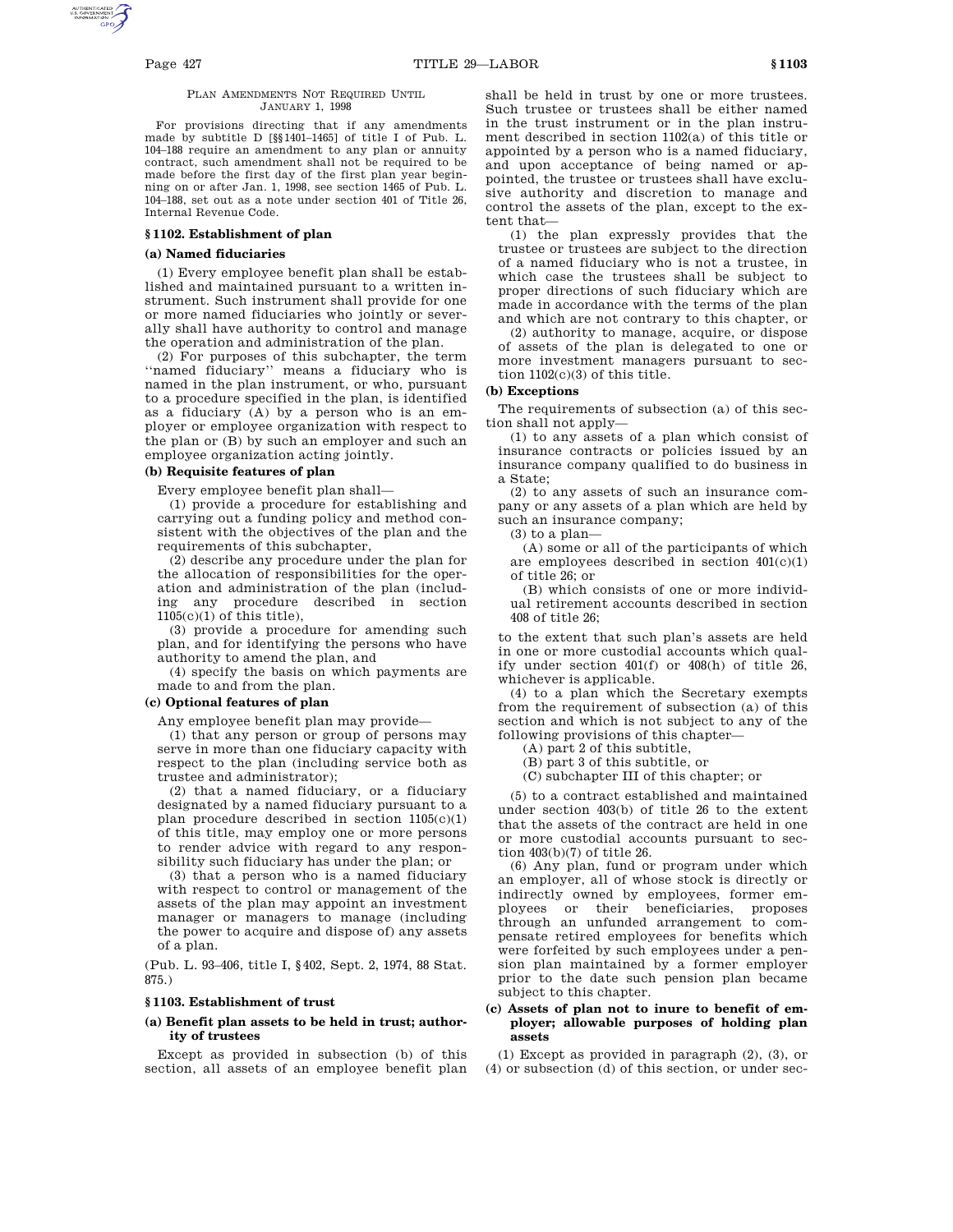tions 1342 and 1344 of this title (relating to termination of insured plans), or under section 420 of title 26 (as in effect on August 17, 2006), the assets of a plan shall never inure to the benefit of any employer and shall be held for the exclusive purposes of providing benefits to participants in the plan and their beneficiaries and defraying reasonable expenses of administering the plan.

 $(2)(A)$  In the case of a contribution, or a payment of withdrawal liability under part 1 of subtitle E of subchapter III of this chapter—

(i) if such contribution or payment is made by an employer to a plan (other than a multiemployer plan) by a mistake of fact, paragraph (1) shall not prohibit the return of such contribution to the employer within one year after the payment of the contribution, and

(ii) if such contribution or payment is made by an employer to a multiemployer plan by a mistake of fact or law (other than a mistake relating to whether the plan is described in section 401(a) of title 26 or the trust which is part of such plan is exempt from taxation under section 501(a) of title 26), paragraph (1) shall not prohibit the return of such contribution or payment to the employer within 6 months after the plan administrator determines that the contribution was made by such a mistake.

(B) If a contribution is conditioned on initial qualification of the plan under section 401 or 403(a) of title 26, and if the plan receives an adverse determination with respect to its initial qualification, then paragraph (1) shall not prohibit the return of such contribution to the employer within one year after such determination, but only if the application for the determination is made by the time prescribed by law for filing the employer's return for the taxable year in which such plan was adopted, or such later date as the Secretary of the Treasury may prescribe.

(C) If a contribution is conditioned upon the deductibility of the contribution under section 404 of title 26, then, to the extent the deduction is disallowed, paragraph (1) shall not prohibit the return to the employer of such contribution (to the extent disallowed) within one year after the disallowance of the deduction.

(3) In the case of a withdrawal liability payment which has been determined to be an overpayment, paragraph (1) shall not prohibit the return of such payment to the employer within 6 months after the date of such determination.

# **(d) Termination of plan**

(1) Upon termination of a pension plan to which section 1321 of this title does not apply at the time of termination and to which this part applies (other than a plan to which no employer contributions have been made) the assets of the plan shall be allocated in accordance with the provisions of section 1344 of this title, except as otherwise provided in regulations of the Secretary.

(2) The assets of a welfare plan which terminates shall be distributed in accordance with the terms of the plan, except as otherwise provided in regulations of the Secretary.

(Pub. L. 93–406, title I, §403, Sept. 2, 1974, 88 Stat. 876; Pub. L. 96–364, title III, §310, title IV, §§402(b)(2), 410(a), 411(c), Sept. 26, 1980, 94 Stat. 1296, 1299, 1308; Pub. L. 100–203, title IX, §9343(c), Dec. 22, 1987, 101 Stat. 1330–372; Pub. L. 101–239, title VII,  $\S 7881(k)$ ,  $7891(a)(1)$ ,  $7894(e)(1)(A)$ , (3), Dec. 19, 1989, 103 Stat. 2443, 2445, 2450; Pub. L. 101–508, title XII, §12012(a), Nov. 5, 1990, 104 Stat. 1388–571; Pub. L. 103–465, title VII, §731(c)(4)(B), Dec. 8, 1994, 108 Stat. 5004; Pub. L. 106–170, title V, §535(a)(2)(B), Dec. 17, 1999, 113 Stat. 1934; Pub. L. 108–218, title II, §204(b)(2), Apr. 10, 2004, 118 Stat. 609; Pub. L. 108–357, title VII, §709(a)(2), Oct. 22, 2004, 118 Stat. 1551; Pub. L. 109–280, title I, §108(a)(11), formerly §107(a)(11), Aug. 17, 2006, 120 Stat. 819, renumbered Pub. L. 111–192, title II, §202(a), June 25, 2010, 124 Stat. 1297.)

### REFERENCES IN TEXT

This chapter, referred to in subsecs.  $(a)(1)$  and  $(b)(4)$ , (6), was in the original "this Act", meaning Pub. L. 93–406, known as the Employee Retirement Income Security Act of 1974. Titles I, III, and IV of such Act are classified principally to this chapter. For complete classification of this Act to the Code, see Short Title note set out under section 1001 of this title and Tables.

### **AMENDMENTS**

2006—Subsec. (c)(1). Pub. L. 109–280 substituted ''August 17, 2006'' for ''October 22, 2004''.

2004—Subsec. (c)(1). Pub. L. 108–357 substituted ''October 22, 2004'' for ''April 10, 2004''.

Pub. L. 108–218 substituted ''April 10, 2004'' for ''December 17, 1999''.

1999—Subsec. (c)(1). Pub. L. 106–170 substituted ''December 17, 1999'' for ''January 1, 1995''.

1994—Subsec. (c)(1). Pub. L. 103–465 substituted ''1995'' for "1991".

1990—Subsec. (c)(1). Pub. L. 101–508 inserted '', or under section 420 of title 26 (as in effect on January 1, 1991)'' after ''insured plans''.

1989—Subsecs. (b)(3), (5), (c)(2)(A)(ii), (C). Pub. L. 101–239, §7891(a)(1), substituted ''Internal Revenue Code of 1986'' for ''Internal Revenue Code of 1954'', which for purposes of codification was translated as ''title 26'' thus requiring no change in text.

Subsec. (b)(3). Pub. L. 101–239, §7894(e)(3), redesignated cls. (i) and (ii) as subpars. (A) and (B), respectively, struck out '', to the extent that such plan's assets are held in one or more custodial accounts which qualify under section 401(f) or 408(h) of title 26, whichever is applicable'' before the semicolon in subpar. (B), and inserted concluding provision ''to the extent that such plan's assets are held in one or more custodial accounts which qualify under section 401(f) or 408(h) of title 26, whichever is applicable.''

Subsec. (c)(2)(A). Pub. L. 101–239, §7894(e)(1)(A), in introductory provisions, made technical amendment to reference to part 1 of subtitle E of subchapter III of this chapter to correct reference to corresponding part of original Act, requiring no change in text, and in cls. (i) and (ii), inserted "if such contribution or payment is' before ''made by an employer''.

Subsec. (c)(3), (4). Pub. L. 101–239, §7881(k), redesignated par. (4) as (3) and struck out former par. (3) which read as follows: ''In the case of a contribution which would otherwise be an excess contribution (as defined in section 4979(c) of title 26) paragraph (1) shall not prohibit a correcting distribution with respect to such contribution from the plan to the employer to the extent permitted in such section to avoid payment of an excise tax on excess contributions under such section.

1987—Subsec. (c)(2)(B). Pub. L. 100–203, §9343(c)(1), amended subpar. (B) generally. Prior to amendment, subpar. (B) read as follows: ''If a contribution is conditioned on qualification of the plan under section 401, 403(a), or 405(a) of title 26, and if the plan does not qualify, then paragraph (1) shall not prohibit the return of such contributions to the employer within one year after the date of denial of qualification of the plan.